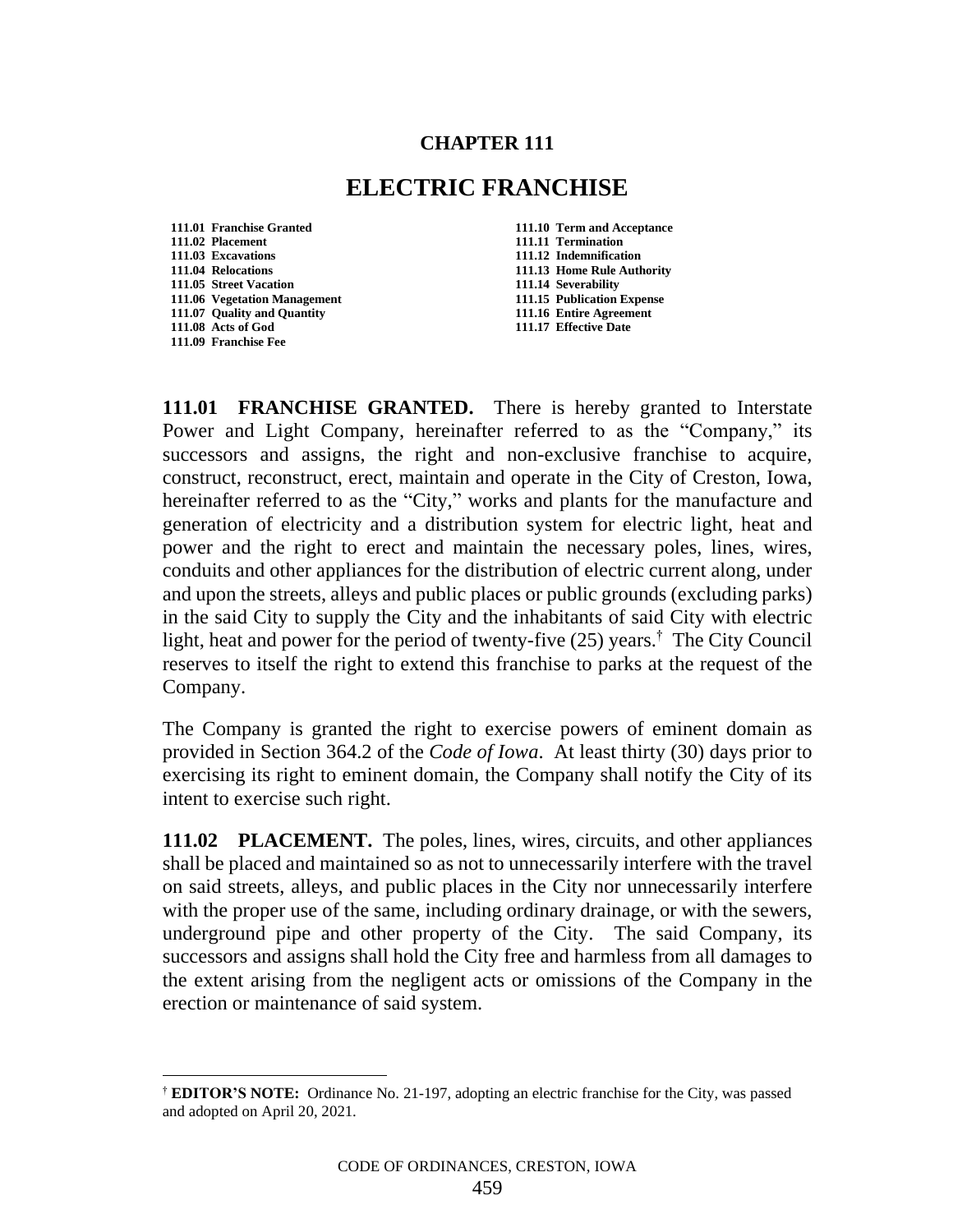**111.03 EXCAVATIONS.** In making any excavations in any street, alley, or public place, Company, its successors and assigns, shall protect the site while work is in progress by guards, barriers or signals, shall not unnecessarily obstruct the use of the streets, and shall back fill all openings in such manner as to prevent settling or depressions in surface, pavement or sidewalk of such excavations with same materials, restoring the condition as nearly as practical and if defects are caused shall repair the same. Company shall give reasonable advance notice to the City before excavating in streets, avenues, alleys, or public places within the City.

In making excavations in the streets, avenues, or alleys the Company shall proceed with such work as reasonably necessary to protect the public. The Company shall properly protect the work, according to safety standards generally accepted at the time of placement.

As soon as reasonably possible after use any trenches for excavations which the Company has opened shall be filled. All backfilling in streets, avenues, or alleys will be according to City specifications. Pavements, sidewalks, curb and gutters or other portions of streets, avenues, or alleys opened, disturbed or damaged by Company shall be promptly restored and replaced with like materials by the Company at its own expense and left in as good condition as before. In the event like replacement materials are not available, the Company shall notify the City which must approve the use of any alternate materials. In the event the Company fails to restore the work area in accordance with this section as promptly as is practical, the City and Company shall meet within 10 days of written notice. If the parties agree in writing, the City may complete the work at the expense of the Company.

If other entities are party to the excavation the costs of restoration shall be apportioned to all entities using or enjoying the benefits of the excavation. In cases where a cut or disturbance is made in a section of street paving or sidewalks, but causes greater disturbance than simply to the area cut, rather than replace only the area cut, the Company shall replace that area which in no event shall exceed the panel or panels disturbed.

Whenever the City shall pave or repave any street or shall change the grade line of any street or alley or shall construct or reconstruct any conduit, water main service or water connection, sewer or other City owned public works, it shall be the duty of the Company, except where easements of record are held by the Company, when so ordered by the City, to relocate its lines and other property in the streets, avenues, or alleys at its own expense so as to conform to the established grade or line of such street or alley and so as not to unnecessarily interfere with the public improvements so constructed or reconstructed. If the grade line change is being done for a third-party project, the Company shall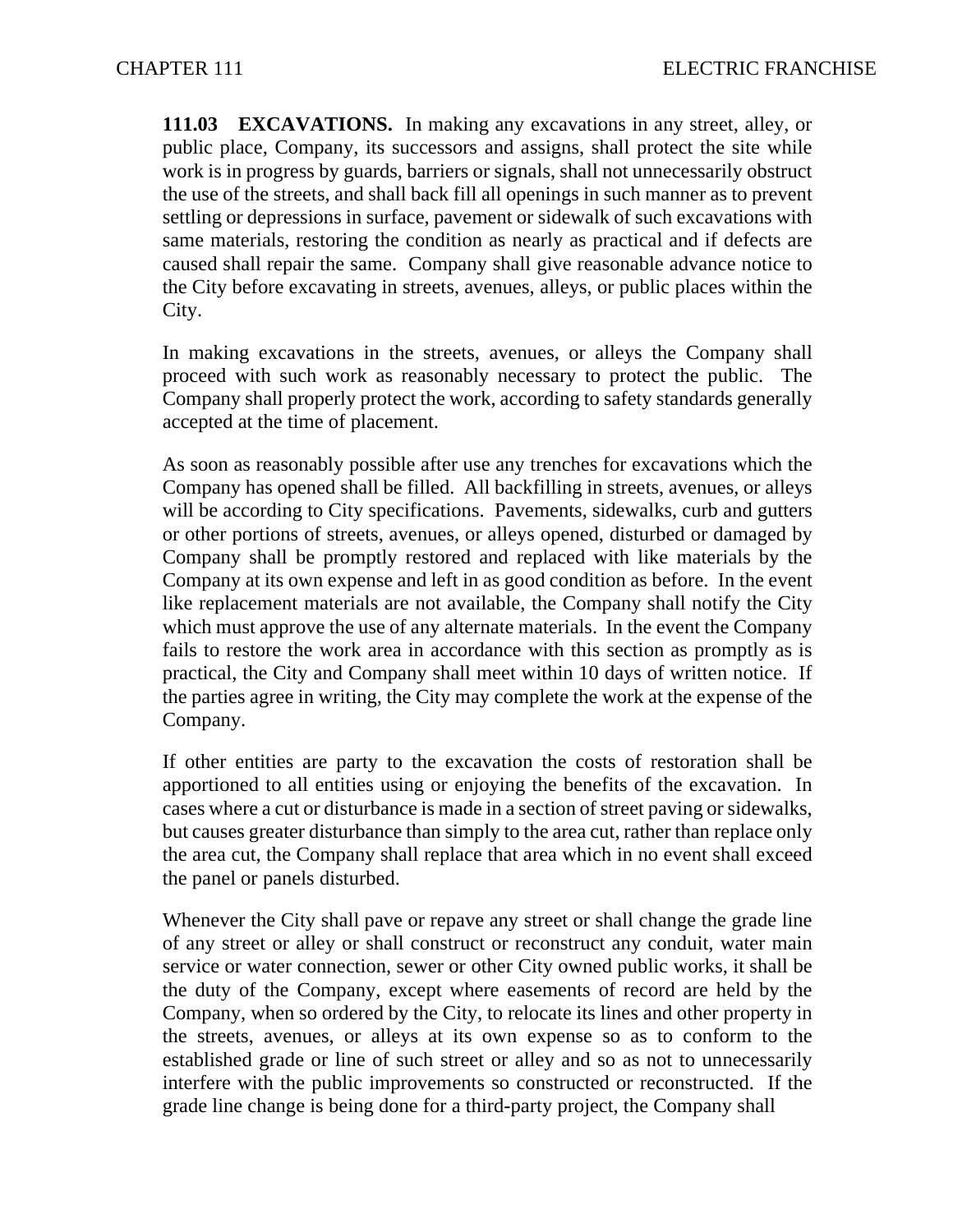receive payment for the cost of such relocation as a precondition to relocating its existing facilities or equipment.

All entities owning and operating facilities in the public right-of-way, including Cityowned and operated facilities, shall be treated in a neutral manner.

**111.04 RELOCATIONS.** The Company shall, at its cost, locate and relocate its existing facilities or equipment in, on, over or under any public street or alley in the City in such a manner as the City may at any time reasonably require for the purposes of facilitating the construction, reconstruction, maintenance or repair of the street or alley or any public improvement thereof, in or about any such street or alley or reasonably promoting the efficient operation of any such improvement. If the City requires the Company to relocate facilities in the public right of way that have been relocated at Company expense at the direction of the City during the previous three years, the reasonable costs of such relocation will be paid by the City.

If the City orders or requests the Company to relocate its existing facilities or equipment for any reason other than as specified above, or as the result of the initial request for a commercial, private or other non-public development, the Company shall receive payment for the cost of such relocation as a precondition to relocating its existing facilities or equipment.

The City shall consider reasonable alternatives in designing its public works projects so as not arbitrarily to cause the Company unreasonable additional expense in exercising its authority under this section. The City shall also provide a reasonable alternative location for the Company's facilities as part of its relocation request.

Upon reasonable request the Company shall provide the City, on a project specific basis, information indicating the horizontal location, relative to boundaries of the right of way, or all equipment which it owns or over which it has control that is located in City right of way, including documents, maps and other information in paper or electronic or other forms ("Information"). The Company and City recognize the Information may in whole or part be considered a confidential record under State or federal law or both. Therefore, the City shall not release any Information without prior consent of the Company and shall return the Information to Company upon request. Furthermore, the City agrees that no documents, maps or information provided to the City by the Company shall be made available to the public or other entities if such documents or information are exempt from disclosure under the provisions of the Freedom of Information Act, the Federal Energy Regulatory Commission Critical Energy Infrastructure requirements pursuant to 18 CFR 388.112 and 388.113, or Chapter 22 of the *Code of Iowa*, as such statutes and regulations may be amended from time to time. In the event any action at law, in equity, or administrative is brought against the City regarding disclosure of any document which the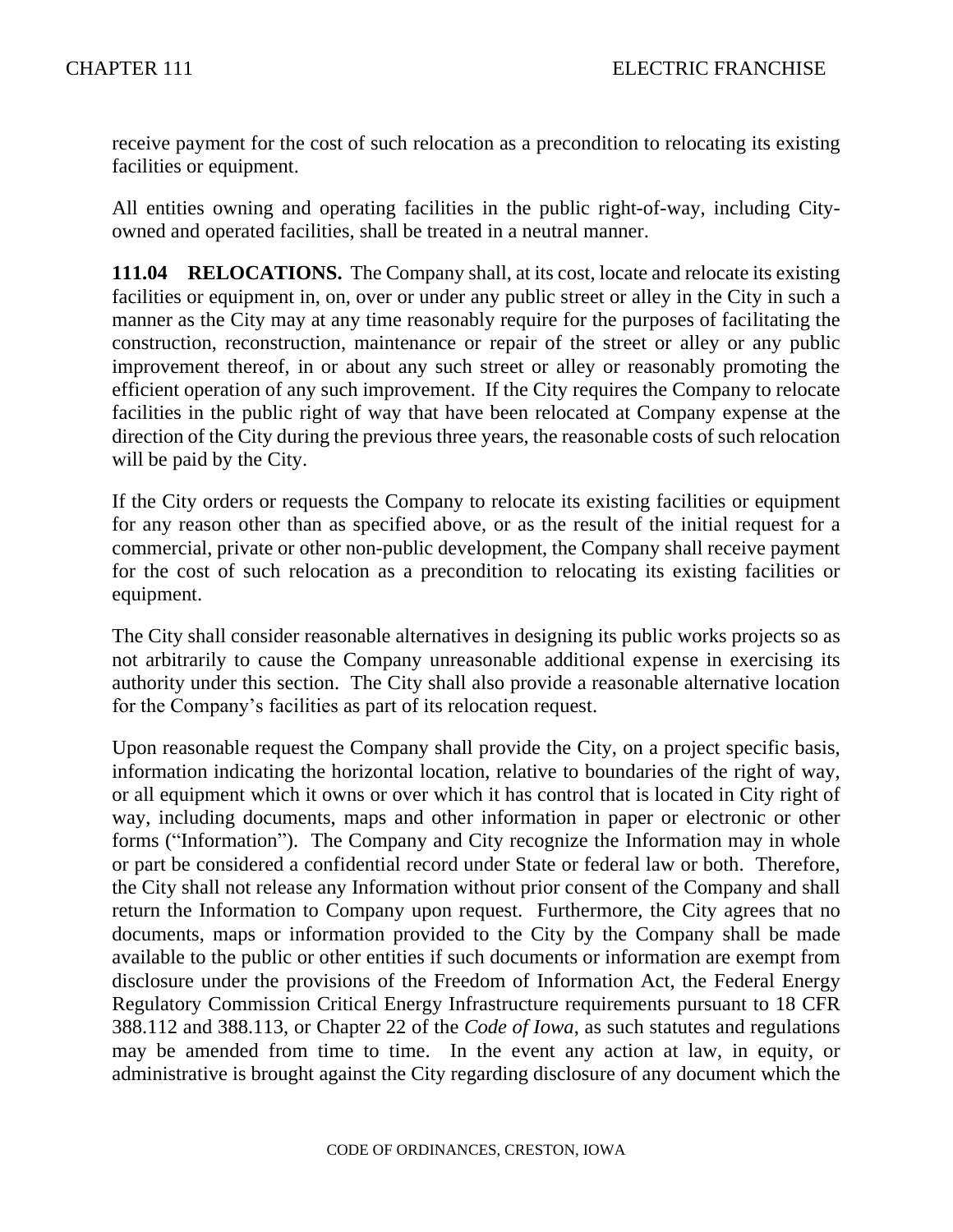Company has designated as a trade secret or as otherwise protected from disclosure, the Company shall cooperate with the City in its defense of nondisclosure.

**111.05 STREET VACATION.** At least thirty (30) days prior to the City abandoning or vacating any street, avenue, alley or public ground, the City shall notify the Company of any such vacation. If the Company notifies the City within such thirty (30) day timeframe that the Company has electric facilities, the City shall grant the Company a utility easement for said facilities.

**111.06 VEGETATION MANAGEMENT.** The pruning and removal of trees/vegetation shall be done in accordance with current nationally accepted safety and utility industry standards and federal, State, and local laws, rules, and regulations. The Company is authorized and empowered to prune or remove at Company expense any tree extending into any street, alley or public grounds to maintain electric reliability, safety, to restore utility service and to prevent limbs, branches or trunks from interfering with the wires and facilities of the Company. The pruning and removal of trees shall be performed in accordance with Company's then current line clearance vegetation plan as filed and approved by the Iowa Utilities Board, as well as all applicable codes and standards referenced therein, and any City ordinances regarding the pruning of trees, provided such ordinances are not in conflict with Company's line clearance vegetation plan and are mutually agreed to in advance by both the Company and the City.

**111.07 QUALITY AND QUANTITY.** During the term of this franchise, the Company shall furnish electric energy in the quantity and quality consistent with and in accordance with the applicable regulations of the Iowa Utilities Board, the Company's tariffs made effective by the Iowa Utilities Board or its successors, and Iowa law. The Company will maintain compliance with Iowa Utilities Board regulatory standards for reliability.

**111.08 ACTS OF GOD.** Service to be rendered by the Company under this franchise shall be continuous unless prevented from doing so by fire, acts of God, unavoidable accidents or casualties, or reasonable interruptions necessary to properly service the Company's equipment, and in such event service shall be resumed as quickly as is reasonably possible.

**111.09 FRANCHISE FEE.** There is hereby imposed a franchise fee of one percent (1%) upon the gross revenue generated from sales of electricity by the Company within the corporate limits of the City. The Company shall begin collecting the franchise fee upon receipt of written approval of the required tax rider tariff from the Iowa Utilities Board.

The amount of the franchise fee shall be shown separately on the utility bill to each customer. The Company shall remit franchise fee receipts to the City no more frequently than on or before the last business day of the month following each calendar year quarter.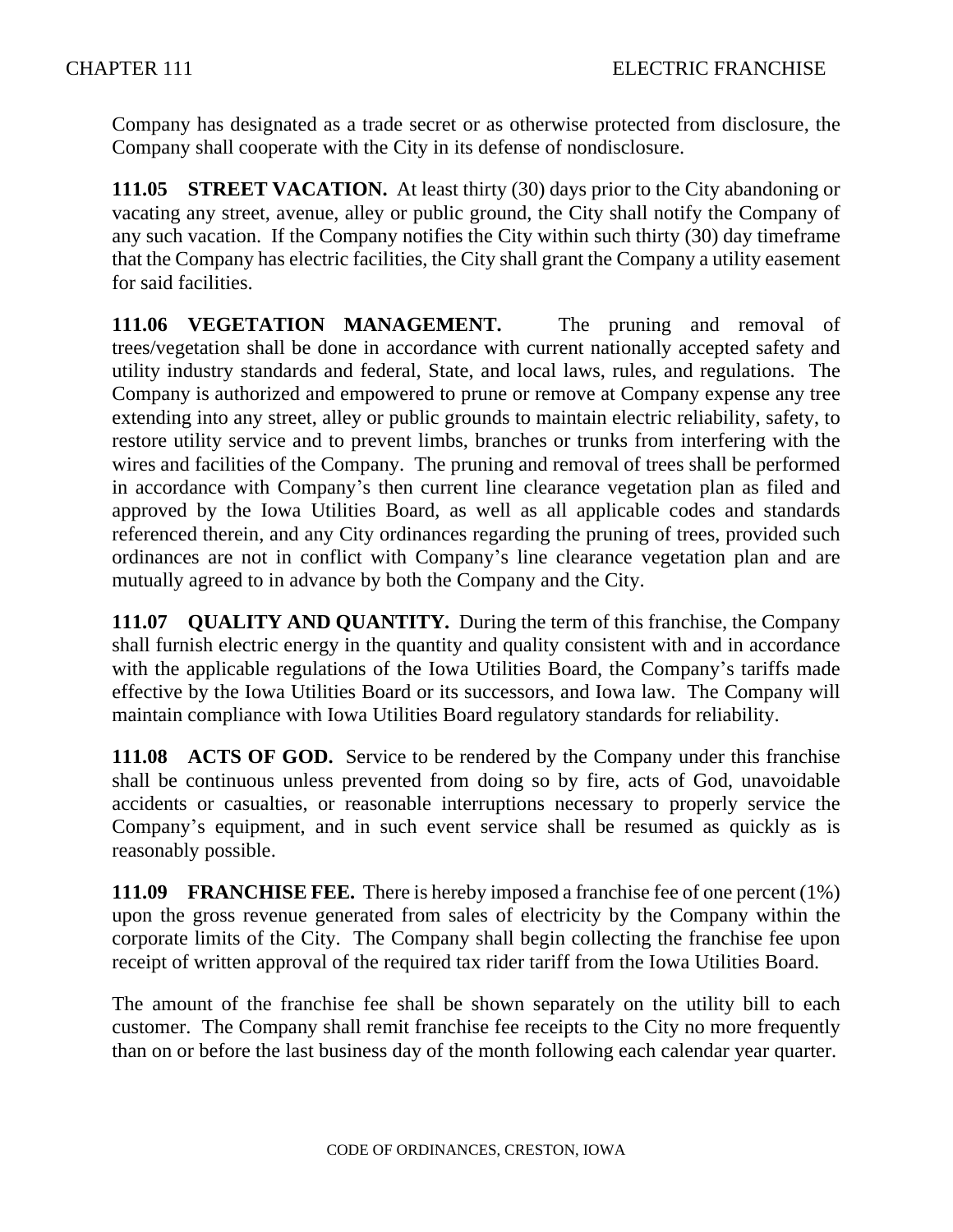The franchise fee shall be applied to all customers' bills in accordance with Iowa Code Chapter 364.2(f), and 423B.5, as amended, and subject to any modifications or the repeal of same. The Company shall not, under any circumstances be required to return or refund any franchise fees that have been collected from customers and remitted to the City. In the event the Company is required to provide data or information in defense of the City's imposition of franchise fees or the Company is required to assist the City in identifying customers or calculating any franchise fee refunds for groups of or individual customers the City shall reimburse the Company for the expenses incurred by the Company to provide such data or information.

Upon receipt of a final and unappealable order or approval authorizing annexation, or changes in the City limits, the City Clerk shall provide written notification to Company of such annexation or change in the limits of said City, and the Company shall apply the franchise fee to its customers who are affected by the annexation or change in the limits of the City, commencing no later than sixty (60) days from the effective date of the Company receiving written notification from the City of the annexation.

**111.10 TERM AND ACCEPTANCE.** The term of the franchise granted by this ordinance and the rights granted thereunder shall continue for the period of twenty-five (25) years from and after written acceptance by the Company. The acceptance shall be filed with the City Clerk within ninety (90) days from passage of this ordinance.

**111.11 TERMINATION.** The City expressly reserves the right to terminate the franchise granted herein if the Company breaches any of the provisions of this franchise; provided, however, there shall be no termination if the Company shall correct the breach within sixty (60) days written notice provided by the City, or if the breach is the result of the Company's compliance with State or federal rules, regulations or law.

**111.12 INDEMNIFICATION.** To the extent allowed by law, the Company shall indemnify, defend and hold City harmless from and against any and all claims, demands, losses, damages, cost and expenses (including, but not limited to, court costs, fines, penalties and reasonable attorneys' fees, but excluding consequential or indirect damages), judgements, liabilities and causes of action of any nature whatsoever to the extent resulting from or relating to its negligent acts or omissions in the use or occupancy of the streets, avenues, alleys and public places in the City, or arising out of the negligent acts or omissions of its agents, employees, or contractors in connection with same, or with respect to the violation of any laws, including without limitation, any environmental laws. Company shall indemnify and defend City for, from and against any and all mechanics' liens and other liens and encumbrances filed by any person claiming by, through or under Company and against all costs, expenses, losses and liabilities (including reasonable attorneys' fees) incurred by City in connection with any such lien or encumbrance or any action or proceeding brought thereon. Notwithstanding the foregoing, the Company shall not be obligated to defend, indemnify or hold the City harmless for claims, demands, losses, damages, cost and expenses (including, but not limited to, court costs, fines,